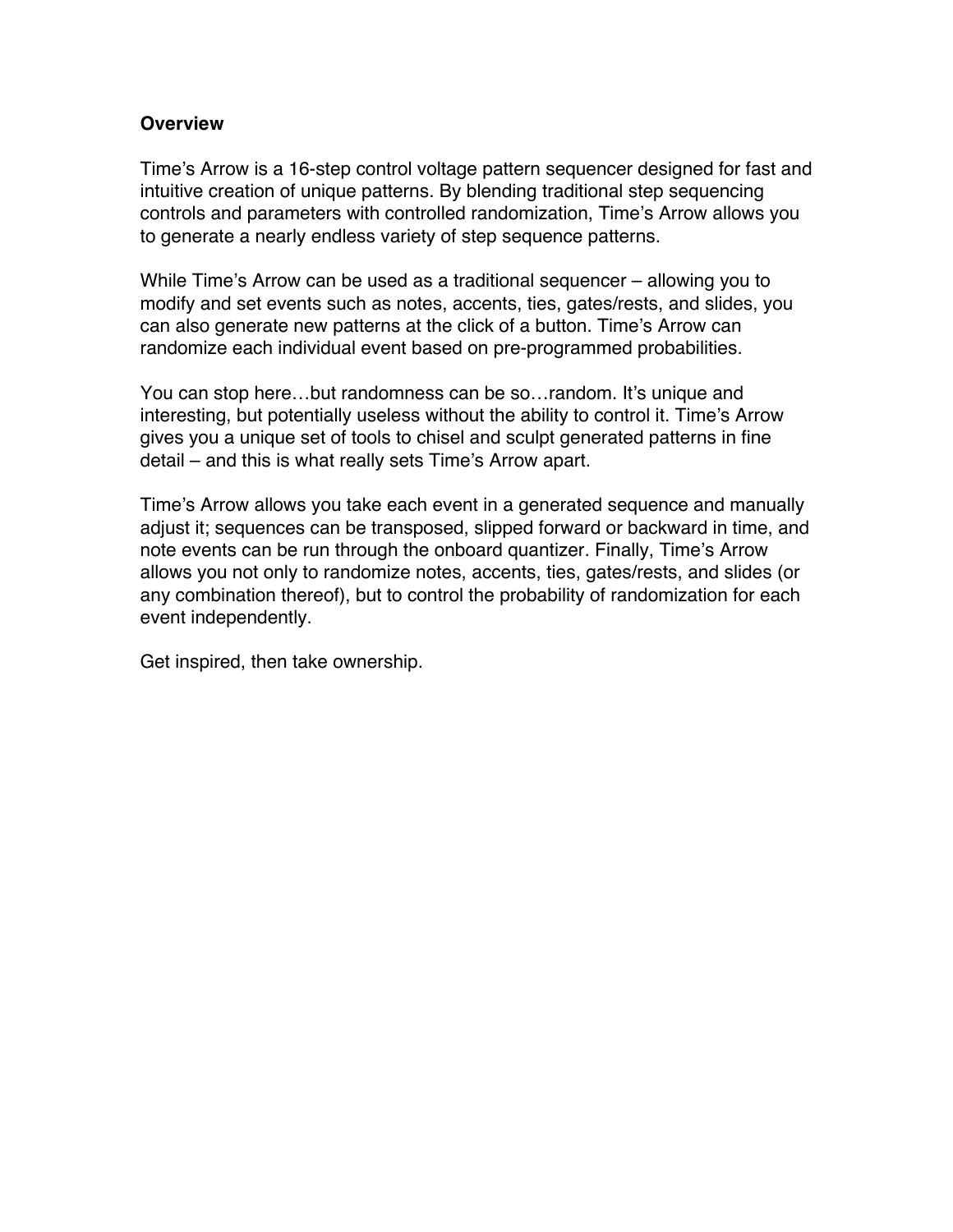## **Major Features**

- Adjustable sequence length from 1 16 steps
- Internal quantizer with 15 selectable scales
- Constant time slide (303 style)
- Buffered output voltages from 0 8v
- Transpose input
- Forward, backward, ping pong, pendulum, random, and "drunken walk" sequence modes
- Firmware optimized for extremely low jitter and tight timing
- Manual or CV triggered synchronized randomization of notes, accents, ties, gates, slides, and octave offsets
- Independent probability settings for notes, accents, ties, gates, and slides
- Sync/reset input & output
- Random stepped CV output (0-5v)
- Global transpose by semitones or octaves
- "Slip" sequences forward or backward
- Save global settings to EEPROM
- Skiff Friendly
- Awesome Buttons
- Cat Approved

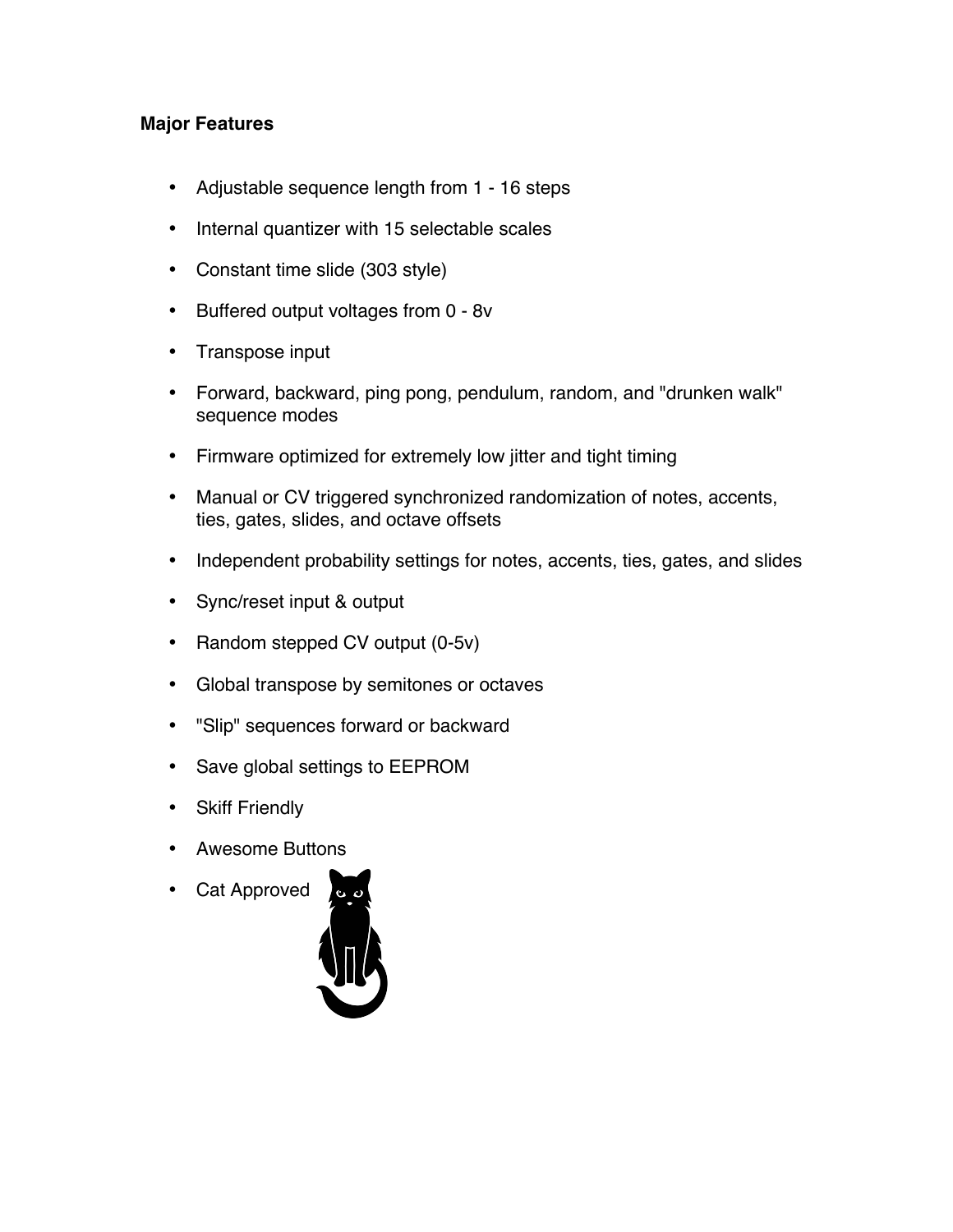### **Installation**

Time's Arrow is designed to work with the eurorack modular system as specified by doepfer musicelectronics and described here.

- Always turn off the case power supply and unplug the power cord before installing or removing any modules.
- Find an available 16?hp of rack space, connect the power cable from Time's Arrow to your case power busboard/supply. Make sure that you are connecting the cable with the proper orientation!!!
- If you look at the Time's Arrow circuit board, it will clearly indicate which side of the cable should have the red stripe. This is the -12v side. Time's Arrow has been designed with protection to ensure that plugging it in backward SHOULD not destroy it, but lets not test it ok? Simply make sure that the -12v on the module goes to -12v in your case. If you are unsure which side of your case busboard provides -12v, contact the case manufacturer and verify the proper orientation before applying power.

## **First steps.**

- Connect the 1/v out to a oscillators 1/v input.
- Connect the gate output to an envelope.
- Connect the output of the envelope to a vca's cv input
- Connect the output of the oscillator to the VCA's audio input.
- Connect a clock to Time's Arrow's clock input. (A square wave LFO should work)
- You should now be hearing what is probably a very annoying tone from your vca's output.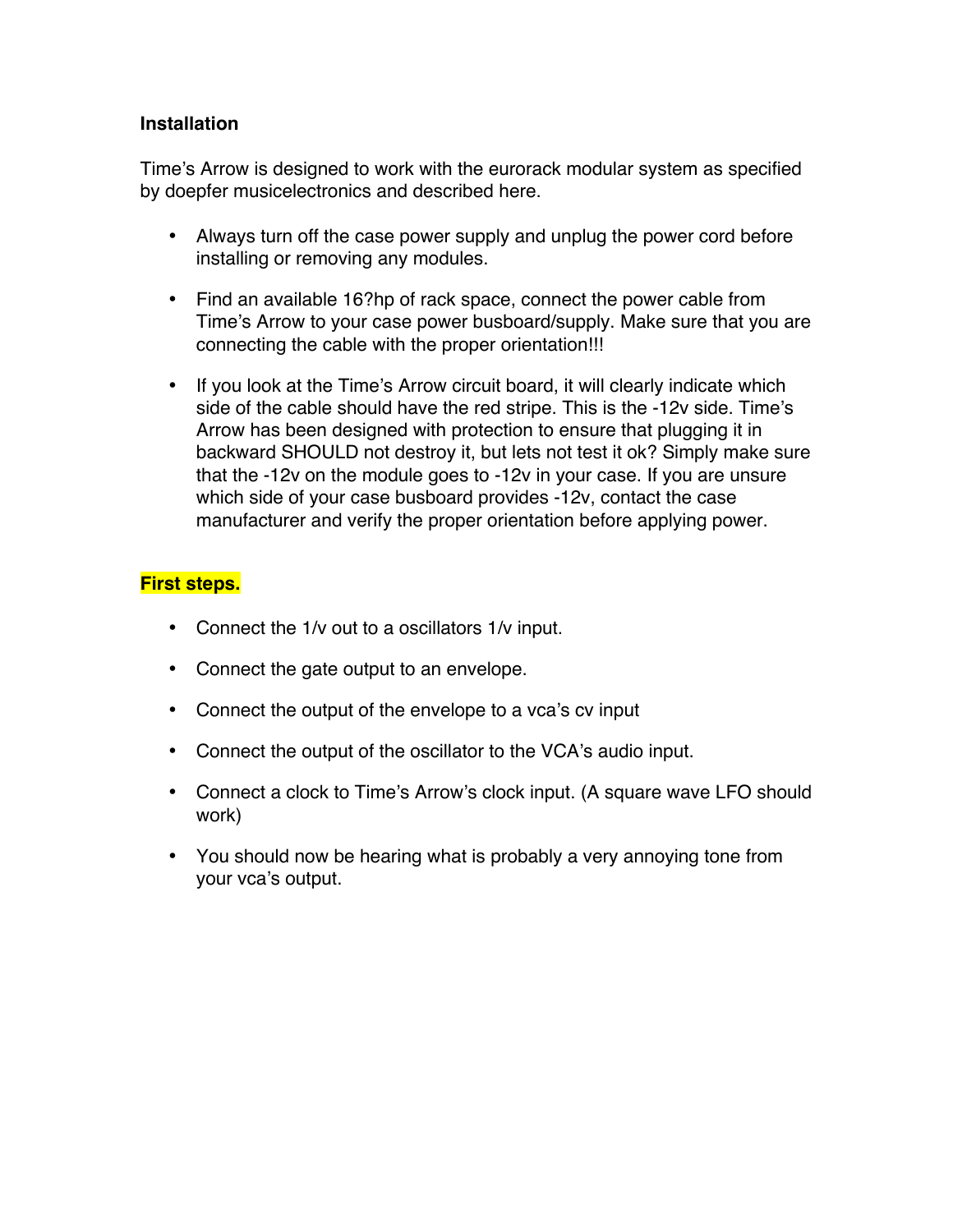

#### 1. GATE OUTPUT

Outputs a constant voltage (5+ Volts) for each step of the sequence that contains a gate event. The duration that the gate is high (outputting a voltage) follows the clock duty cycle.

## 2. 1V/Oct OUTPUT

Outputs a quantized control voltage. The range is from 0v to 8v.

## 3. CV INPUT

This input allows a 1v/oct calibrated voltage to offset or transpose the sequence. The input responds to positive voltages from 0 to 2v.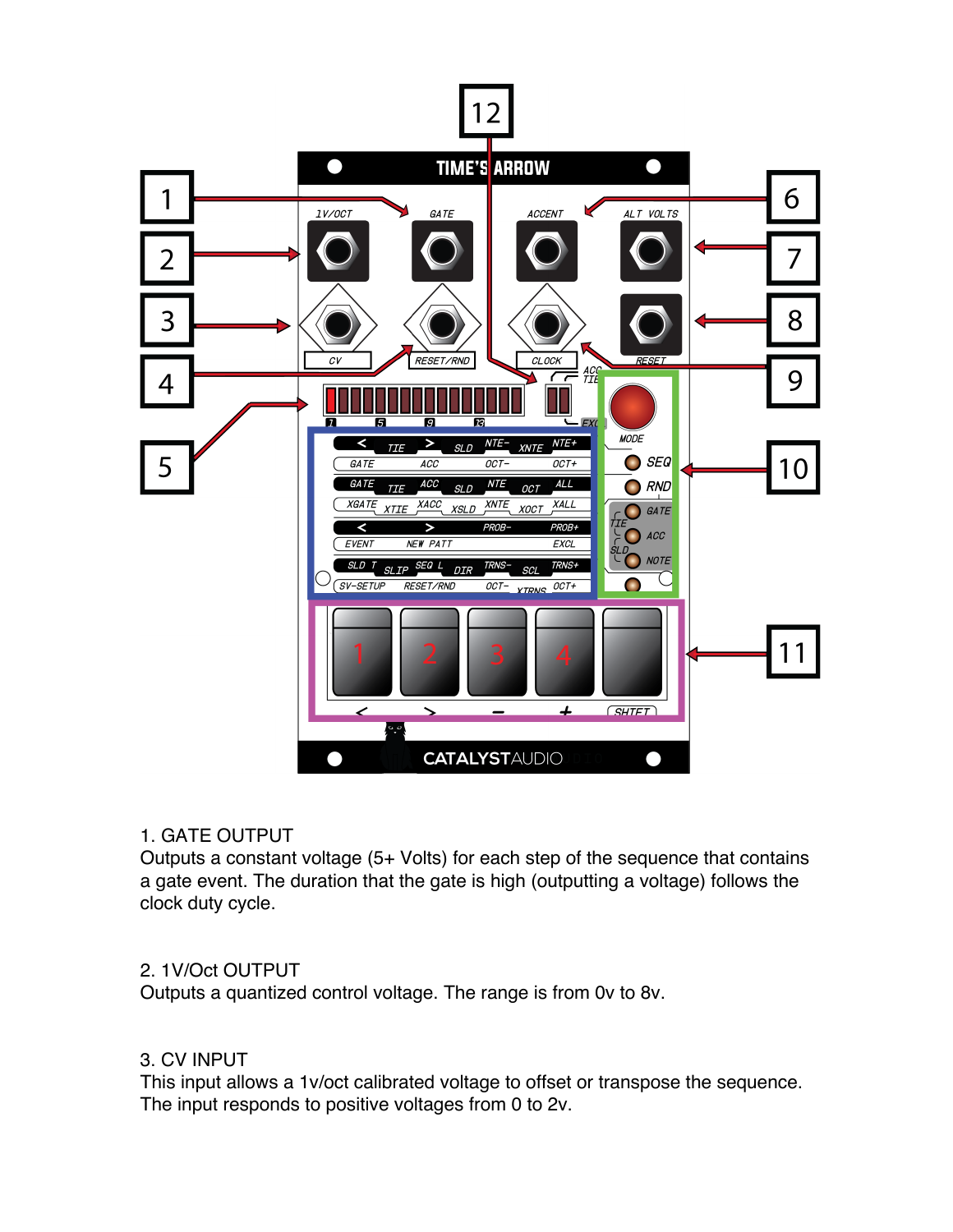### 4. RESET INPUT

A pulse applied to this input will (depending on the reset/randomize mode settings) reset the sequence to step 1, randomize all events according to their probability settings, or do both simultaneously.

### 5. LED Step indicator



This Led bar serves as the main visual indication of what is going on within the sequencer. In most modes,

- The bright LED will indicate the step that is currently playing;
- The dim LEDs will indicate steps that contain a gate (will play);
- The flashing LED will indicate the step that is currently selected for editing.
- While in the Utility mode, the steps often serve to indicate a selected value (from 1-16)

#### 6. ACCENT OUT

Outputs a high voltage (5+ volts) on each step of the sequence that contains an accent event AND a gate event. The accent output duration mirrors the gate duration.

#### 7. ALTERNATE VOLTS OUTPUT

Outputs a series of randomized, stepped, non-quantized voltages. The range is from 0v to 5v.

#### 8. RESET OUTPUT

Outputs a short (10ms) trigger on the rising edge of step 1

#### 9. CLOCK INPUT

A trigger (or gate) applied to the clock input will advance the sequencer to the next step.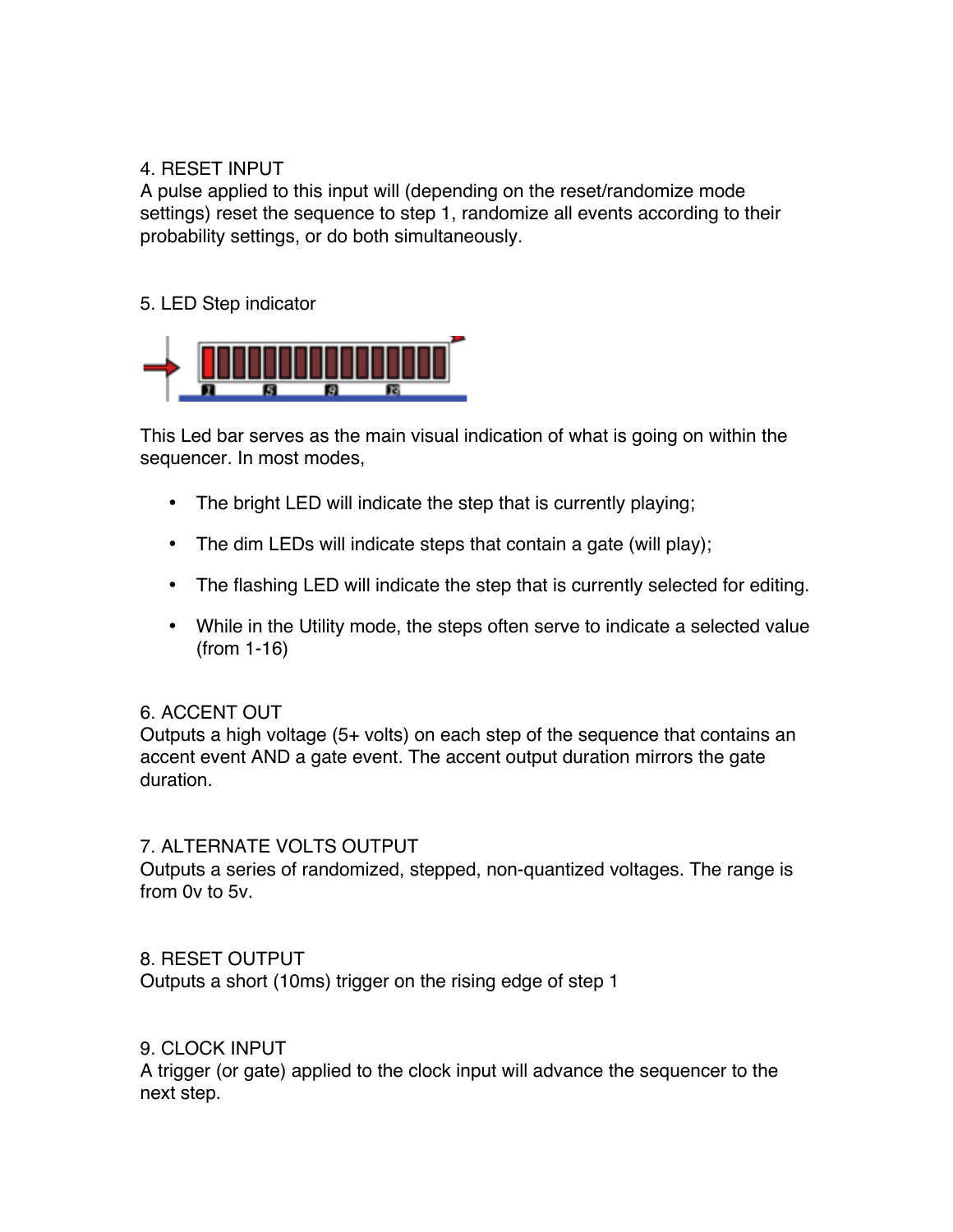## 10. MODE BUTTON / MODE LED's



Steps through the 8 available modes. Holding down SHIFT and pressing the Mode Button will step backwards.

## 11. EDIT BUTTONS



These 4 Buttons and Shift are used to edit various aspects of the sequencer as indicated by the table above them. Buttons are pressed in various combinations, also indicated by the table.

- Functions in the black bars are accessed by pressing the indicated button,
- Functions in the clear surround are accessed by holding shift while pressing the button(s)
- Functions that are offset between two buttons are accessed by pushing both of the adjoining buttons together.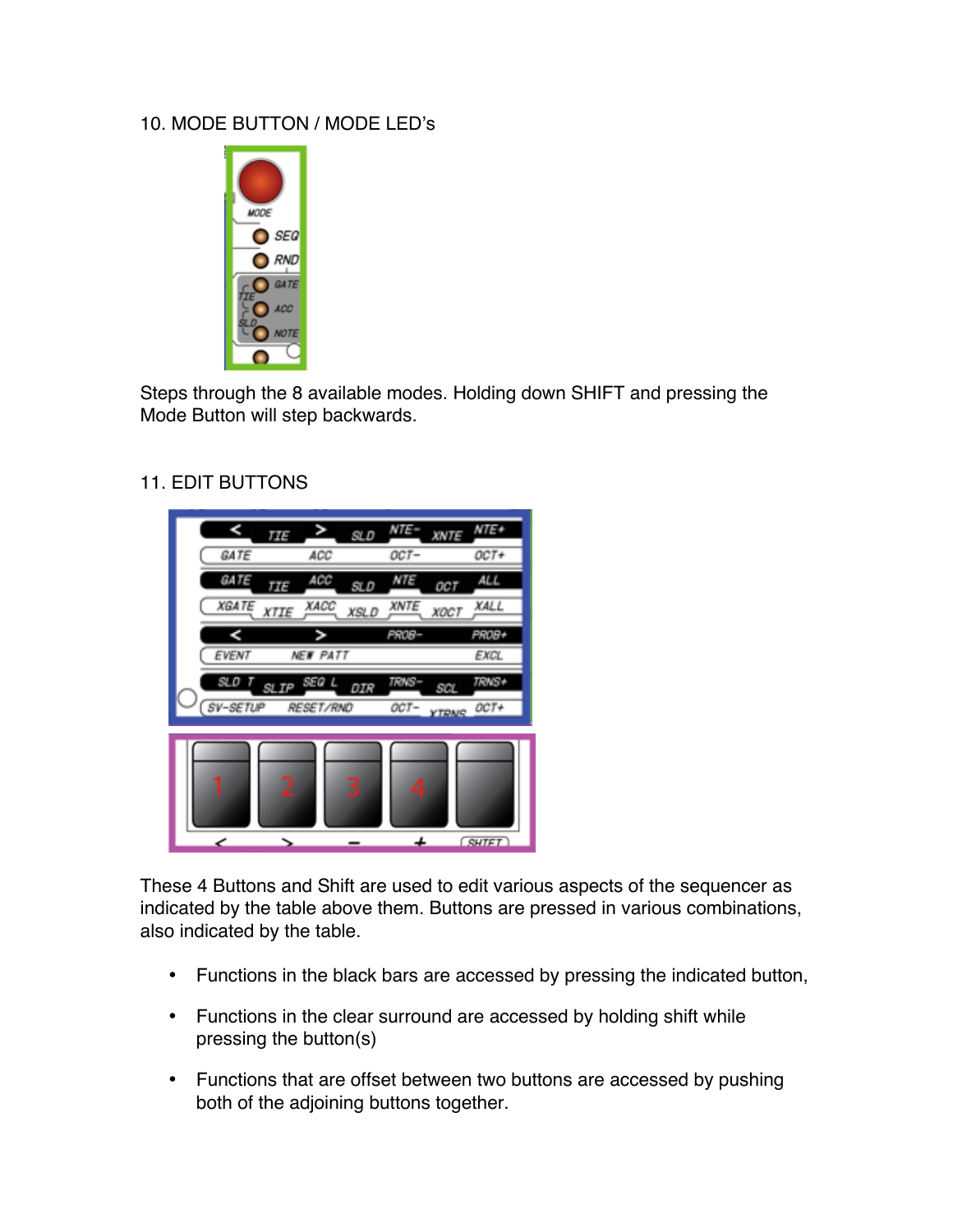## 12. ACCENT, TIE, EXCLUDE indicator



In most modes these LEDs will light up to indicate that the currently playing step has an accent or a tie associated with it.

When editing an event's probability, the right LED indicates if the current step is excluded from randomization.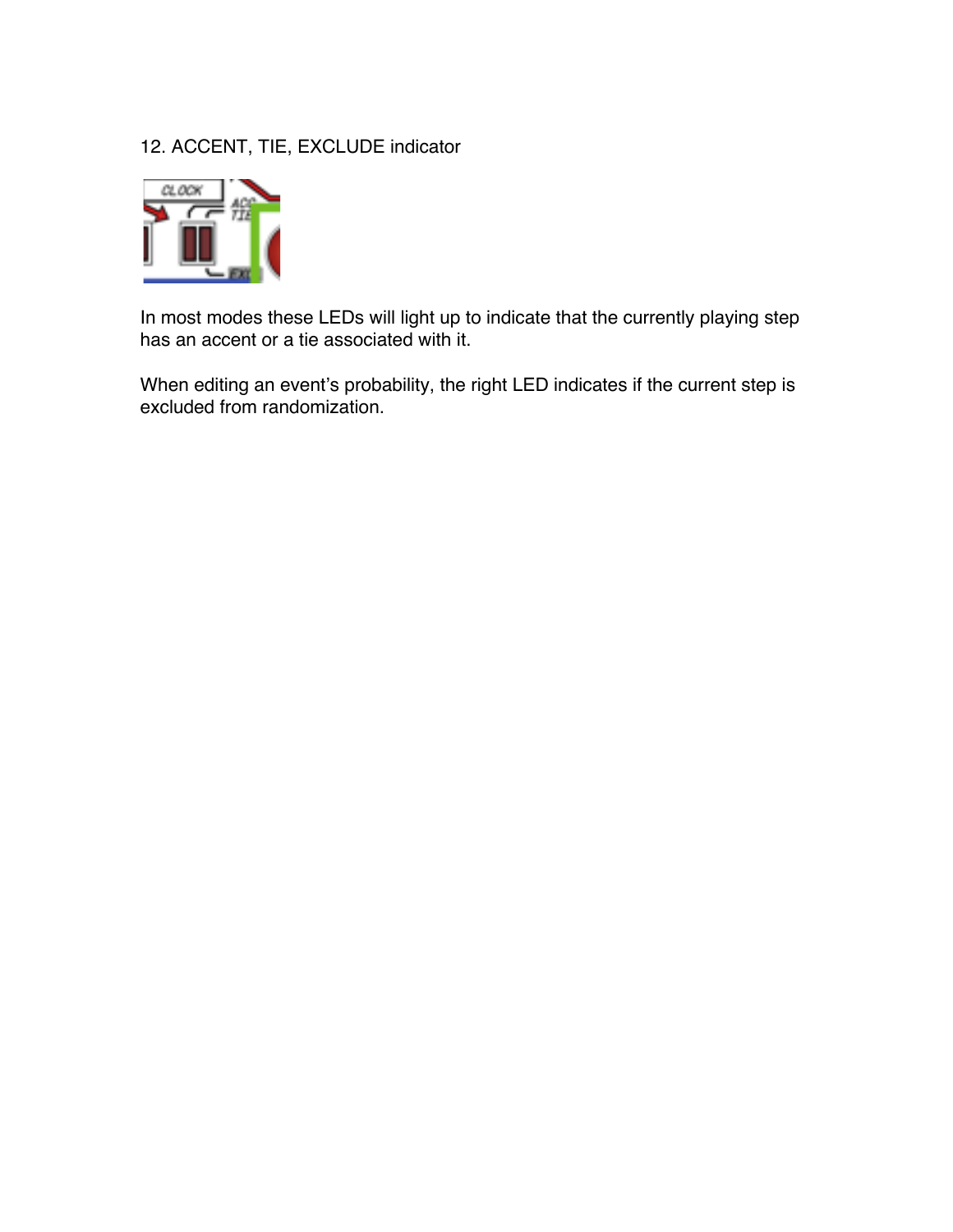# **MODES**

The Sequencer has 6 different modes; the EDIT buttons will perform different functions based on the selected mode.

TIP: You can step through the modes in reverse order by holding shift while pressing the mode button.

# **Mode 1 (SEQ)**

Mode one is where the "hands on" editing of a sequence is done. This mode is essentially a linear step sequencer.

Each step contains information about 5 individual events notes, gates, accents, ties and slides, which can be turned on or off for each particular step.

• The step that is being edited is indicated by the flashing LED.



- Dim led's indicate which steps contain gates, and the bright LED indicates the current step.
- While the sequence is playing, the accent and tie indicator LED's will show which steps contain these events.

In Mode 1 the buttons perform these functions-

Pressing buttons 1 or 2 will adjust the selected step to edit.

Pressing button 1 while holding shift will toggle the selected step's gate on/off.

Pressing buttons 1 & 2 together will place a tie on the currently selected step.

Pressing button 2 while holding shift will place an accent on the currently selected step.

Pressing buttons 2 & 3 together will place a slide on the currently selected step.

Pressing buttons 3 or 4 will adjust the currently selected step's note up or down. (Note that this is influenced by the current quantize settings, the selected note will automatically jump to the next "in scale" note. Setting quantize to chromatic will defeat this function.)

Pressing buttons 3 & 4 together will reset all programmed notes to their default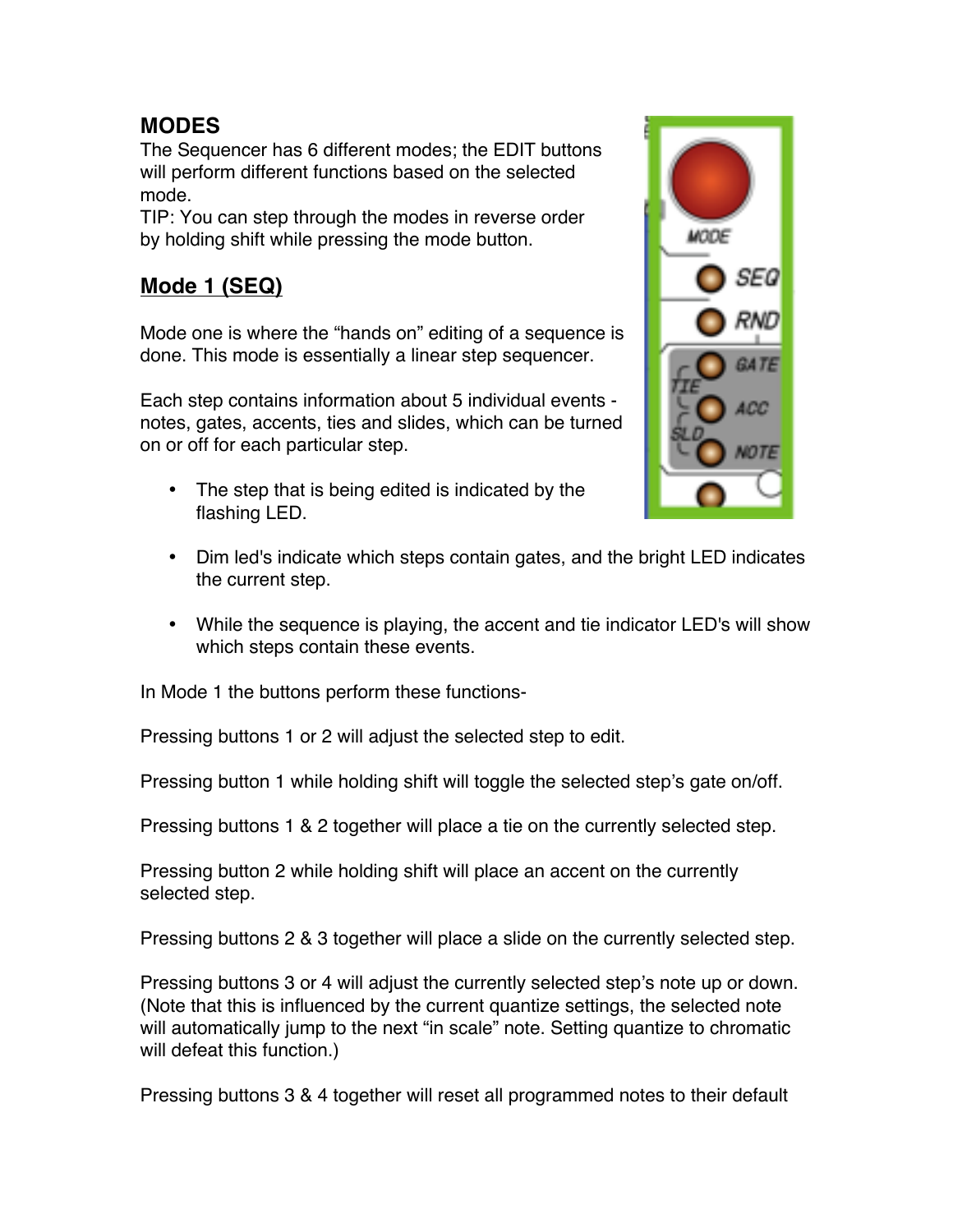Pressing buttons 3 or 4 while holding shift will adjust the selected note up or down by one octave.

# **Mode 2 (RND)**

Mode two is where new sequences can be quickly generated and manipulated.

Each event, (notes, gates, accents, ties and slides) can be generated independently. Additionally, each event has independent settings that determine the probability of that event occurring. Unlike most other sequencers or sample and hold type modules, Time's Arrow will allow you to create new patterns for each event that will persist until overwritten with a new pattern.

While the sequencer is running, pressing any of the buttons will set the associated event to be randomized (according to it's individual probability and exclude settings) the next time the sequencer loops around to the first step.

Button 1 will set gates to be randomized. Buttons 1 & 2 together will set ties to be randomized Button 2 will set accents to be randomized Buttons 2 & 3 together will set slides to be randomized Button 3 will set the notes to be randomized Buttons 3 & 4 together will randomize the Octave offsets Button 4 will set ALL events to be randomized.

Likewise- holding shift while performing any of the above actions will reset that event to it's default (which is off for everything except gates. Gates are on by default)

## Octave offsets

This mode also features an additional setting that allows you to independently randomize the octaves of the played notes (+/- 1 octave). The octave randomization is a bit different than the other events. Whereas the other events are regenerated independently each time, the octave randomization is cumulative, meaning that each time the octaves are randomized, the octave offsets are added or subtracted to the octave offsets that are already there. This has the effect of increasing the overall variation in the sequence as the offsets start to add together. If it all becomes too much, simply use the "xoct" to clear all the octave offsets and start over.

Using the "All" function is essentially equivalent to pressing all the buttons at once, it will set ALL the events to randomized (according to their individual probability settings and excludes) on the next step one.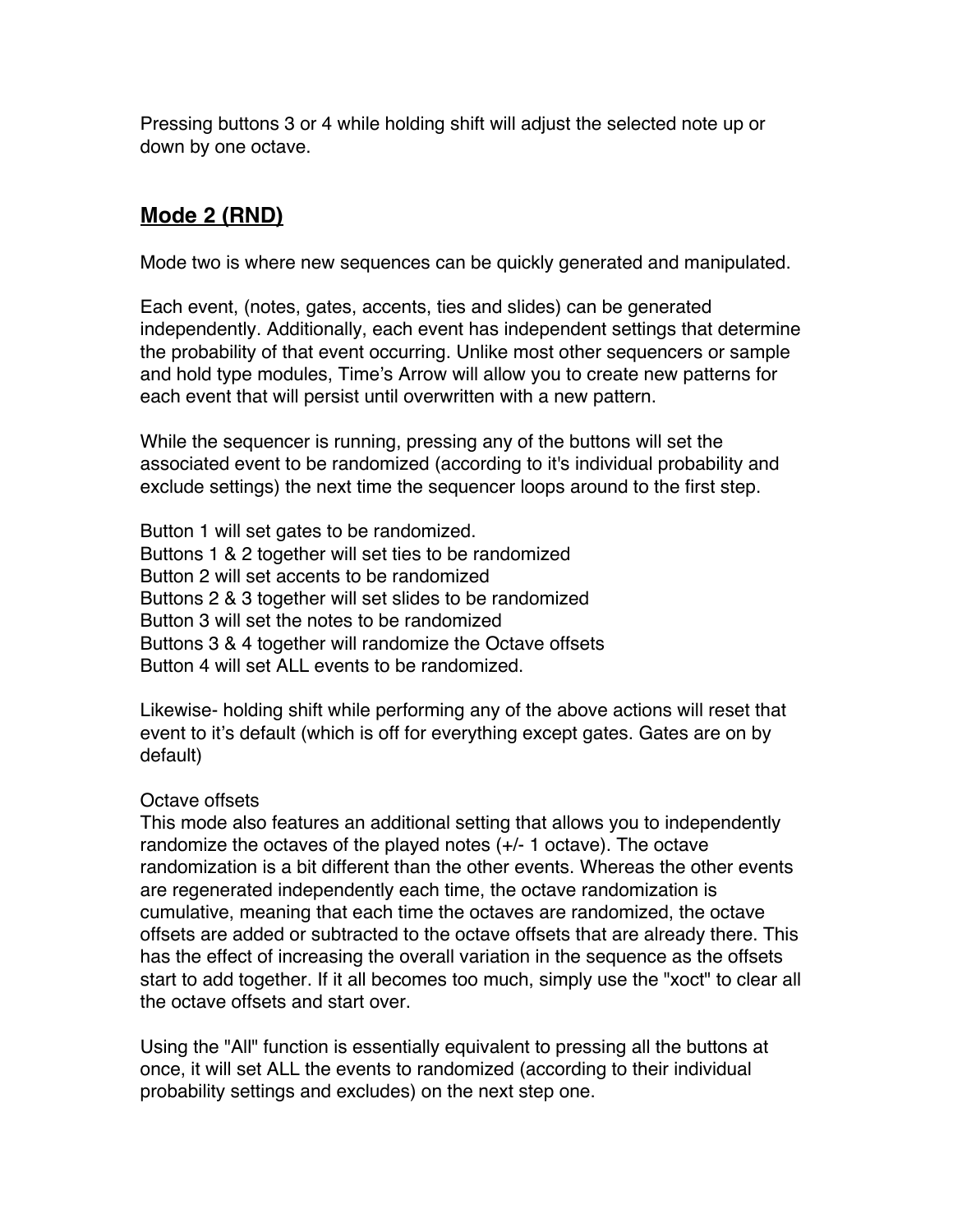XALL will clear all randomization and set the sequence back to a default state. (All gates on, 16th notes, 2v output).

# **Event Modes (3, 4, 5, 6, 7)**

The Next 5 modes (indicated in grey) GATE, TIE, ACCent, SLiDe, and NOTE all function in the same way.

In the Event Modes

- The bright LED indicates the currently playing step.
- The dim LED's indicate the steps that contain the current mode's events.
- The flashing LED will indicate the step that is currently selected for editing.

In these modes you can set individual events on or off (same as Mode 1), immediately generate a new pattern of events, set the probability for the event occurring when a new sequence is generated, and set or clear excludes.

In these 5 modes-

#### $\langle$   $>$

Button 1 and button 2 are used to select the current step to be edited.

#### EVENT

Pressing button 1 while holding shift will toggle the event on that particular step on/off.

#### NEW PATT

Pressing button 2 while holding shift will immediately generate a new random pattern for that event

#### PROB+ PROB-

Button 3 will decrease the probability of the associated event occurring in a sequence by 10%. Likewise, button 4 will increase the probability of the associated event occurring by 10%. By adjusting the probability settings it is possible to set an event to always occur (100%) or never occur (0%). This can be helpful when using the ALL function in mode 2, or via the reset/RND input.

## EXCL

Pressing button 4 while holding shift will set an exclude on the currently selected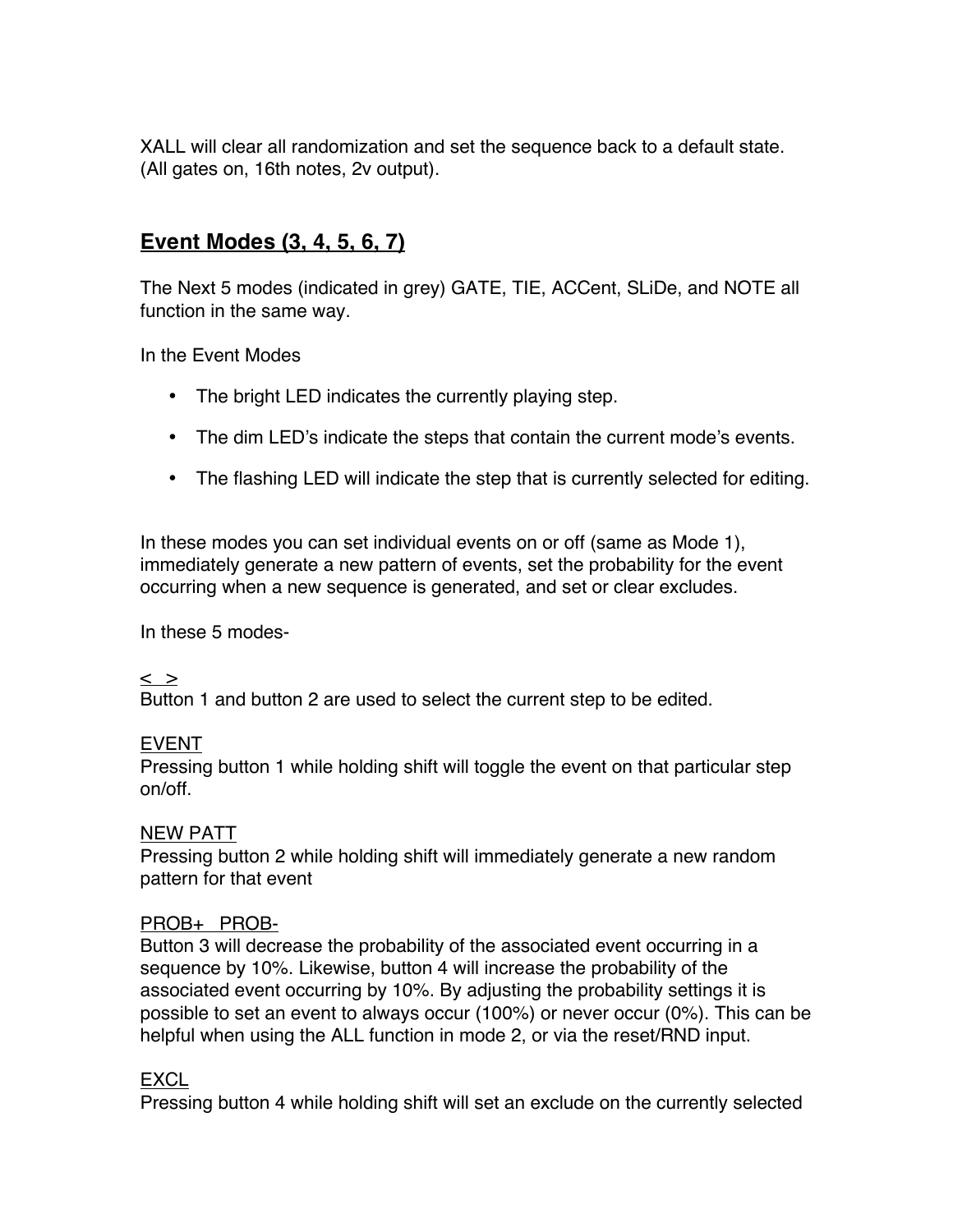#### edit step.

#### *What is an exclude?*

Excludes allow you to set certain steps to be excluded from randomization whenever a new pattern is generated. For example, you might want to make sure that there will always be a note playing on the downbeat of your sequence. You would achieve this by selecting the Gate mode, navigate to step 1, set step one to the desired state (on in this case) and then use shift+button 4 to set an exclude on that step. (indicated by the xclude LED) Now every time that the gate sequence is regenerated, step 1 will be excluded and will stay in the state that you set it in (on). Changing an events probability setting will not alter the excluded events. Excludes apply to all modes- so if you regenerate the sequence in mode 2 it will still be excluded, if you use " randomize All" it will still be excluded, If you regenerate via the reset/randomize input it will still be excluded.. etc…

Individual excludes are turned off in the same way as they were turned on. Navigate to the step and simply use shift+button 4 to make sure the exclude indicator LED is off.

### CLR-EXCL

Pressing button 3 while holding shift will clear all of the excludes applying to that event, so you can start fresh without needing to go through and check/undo all 16 steps.

# **UTILITY MODE**

This mode is where the default behavior of many sequencer functions can be set.

## SLD T

Pressing button 1 will temporarily change the 16 step display to show the current slide time setting, use the left arrow (button 1) to decrease the slide time and right arrow (button 2) to increase the slide time. After three seconds without adjustment the display will revert back to it's normal mode.

#### SLIP

Pressing button 1 and button 2 together will enter slip mode. Slip allows you to slide the current sequence backward or forward in time. After entering this mode use the right and left arrows to move the sequence. The brightly lit LED indicates step one of the current sequence, allowing you to see how far forward or backward you have shifted or "slipped" the sequence.

After three seconds without adjustment the display will revert back to it's normal mode.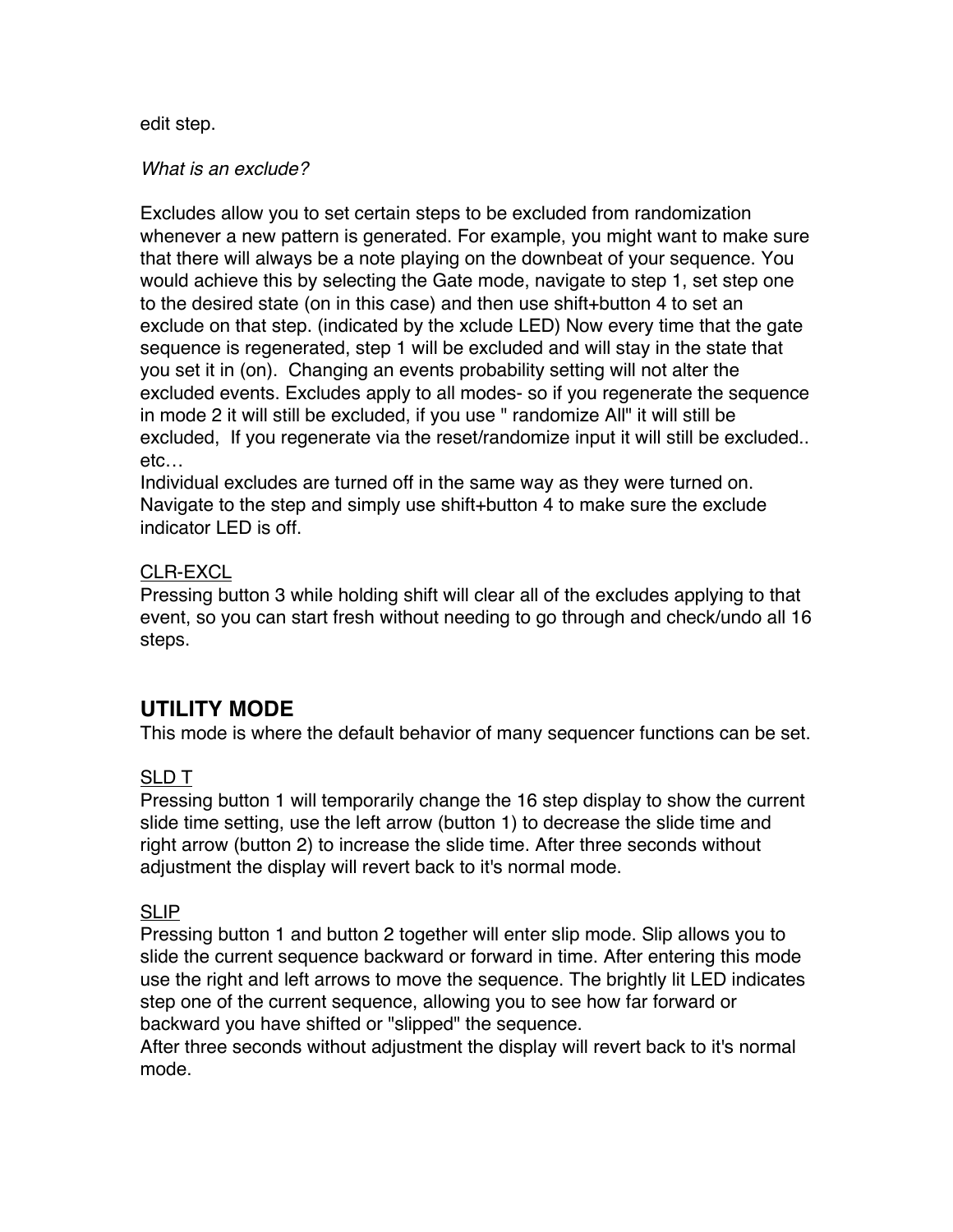## Seq L

Pressing button 2 will enter the sequence length submode. This submode allows you to set the length of the sequence from 1 step to 16 steps or any number inbetween. When you enter this mode the display will show a bright LED indicating the last step of the sequence.

After three seconds without adjustment the display will revert back to it's normal mode.

# DIR

Pressing button 2 and button 3 together will enter the direction submode. This submode allows you to set the mode that governs the sequence direction (or lack thereof). The left and right arrows select from 6 possible sequence modes.

- 1. Forward
- 2. Backward
- 3. Pingpong (only plays first and last steps once before reversing)
- 4. Pendulum (plays first and last steps twice before reversing)
- 5. Random
- 6. Random walk (50% chance of going forward or backward to next step)

After three seconds without adjustment the display will revert back to it's normal mode.

## Trans+ and Trans-

Pressing button 3 will transpose the output of the sequencer down by 1 semitone. Pressing button 4 will transpose the output of the sequencer up by 1 semitone. As opposed to the note+ or note- in mode 1 (or the CVinput), this transposition happens AFTER the quantizer. This allows you to set a particular scale via the SCL function and then use the transposition setting to alter the key.

## **SCL**

Pressing button 3 and button 4 together will enter the scale submode. This submode allows you to select from 1 of 16 potential scales/quantization maps. The LED bar indicates the currently selected scale.

## 1. chromatic

2. minor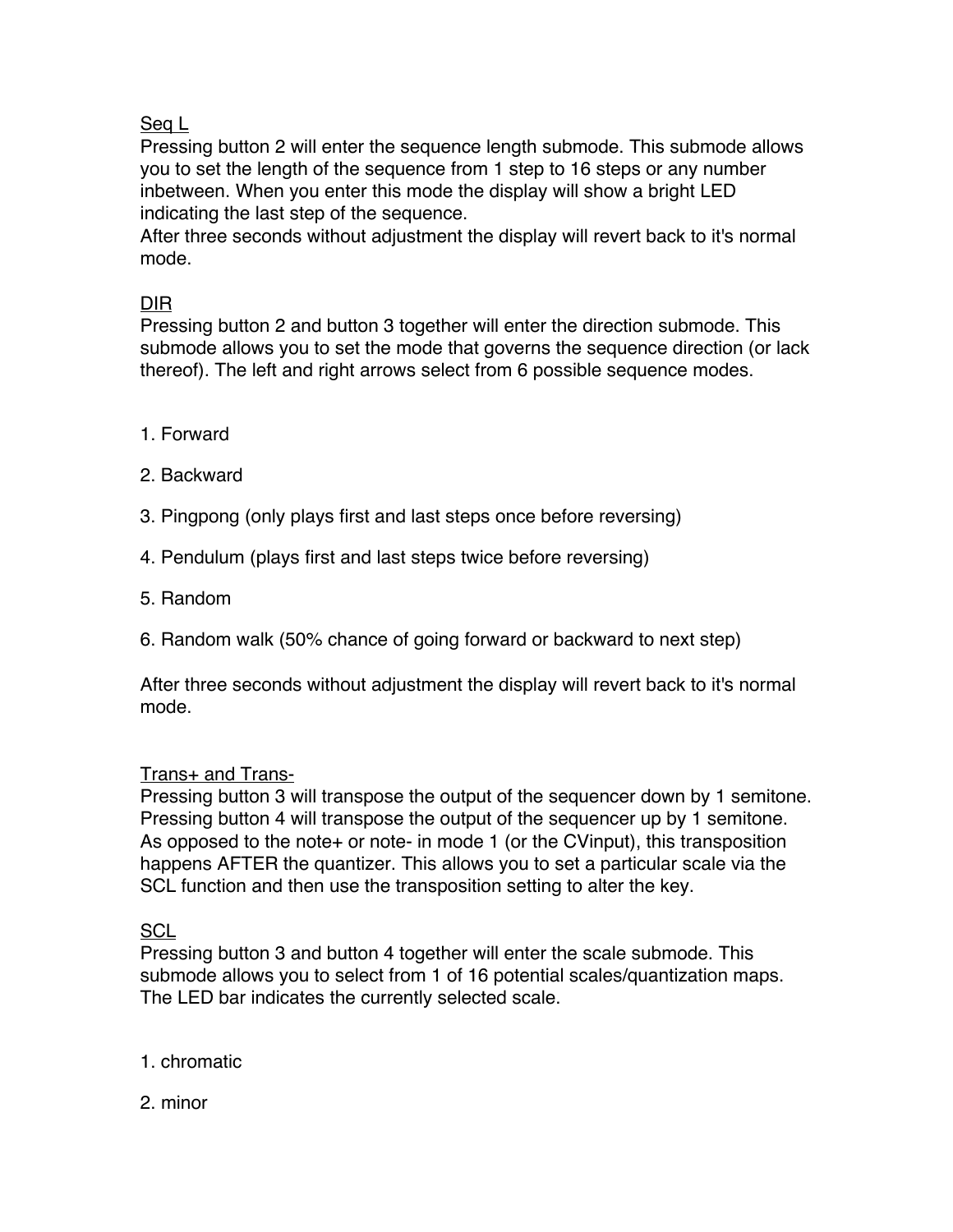### 3. major

- 4. harmonic minor
- 5. Spanish gypsy
- 6. Arabic/Bhairav
- 7. Hungarian Minor
- 8. Melodic Minor
- 9. Major Pentatonic
- 10. Minor Pentatonic
- 11. Phrygian
- 12. Spanish
- 13. Wholetone
- 14. Super Locrian
- 15. Dark Minor
- 16. Octaves

After three seconds without adjustment the display will revert back to it's normal mode.

#### SV-Setup

Pressing button 1 while holding shift will write all of the current utility mode settings, probability settings, and excluded events to the modules internal memory.

This saves the current setup as the new default and these settings will be loaded on all power ups until it is overwritten. This does not save the sequence data!

## Load Setup

Pressing button 1 & 2 while holding shift will reload the current saved/default setup.

(This is not included on the front panel as it is not an intended feature of the module and may alter/destroy the currently playing sequence, but it may be useful for some users.)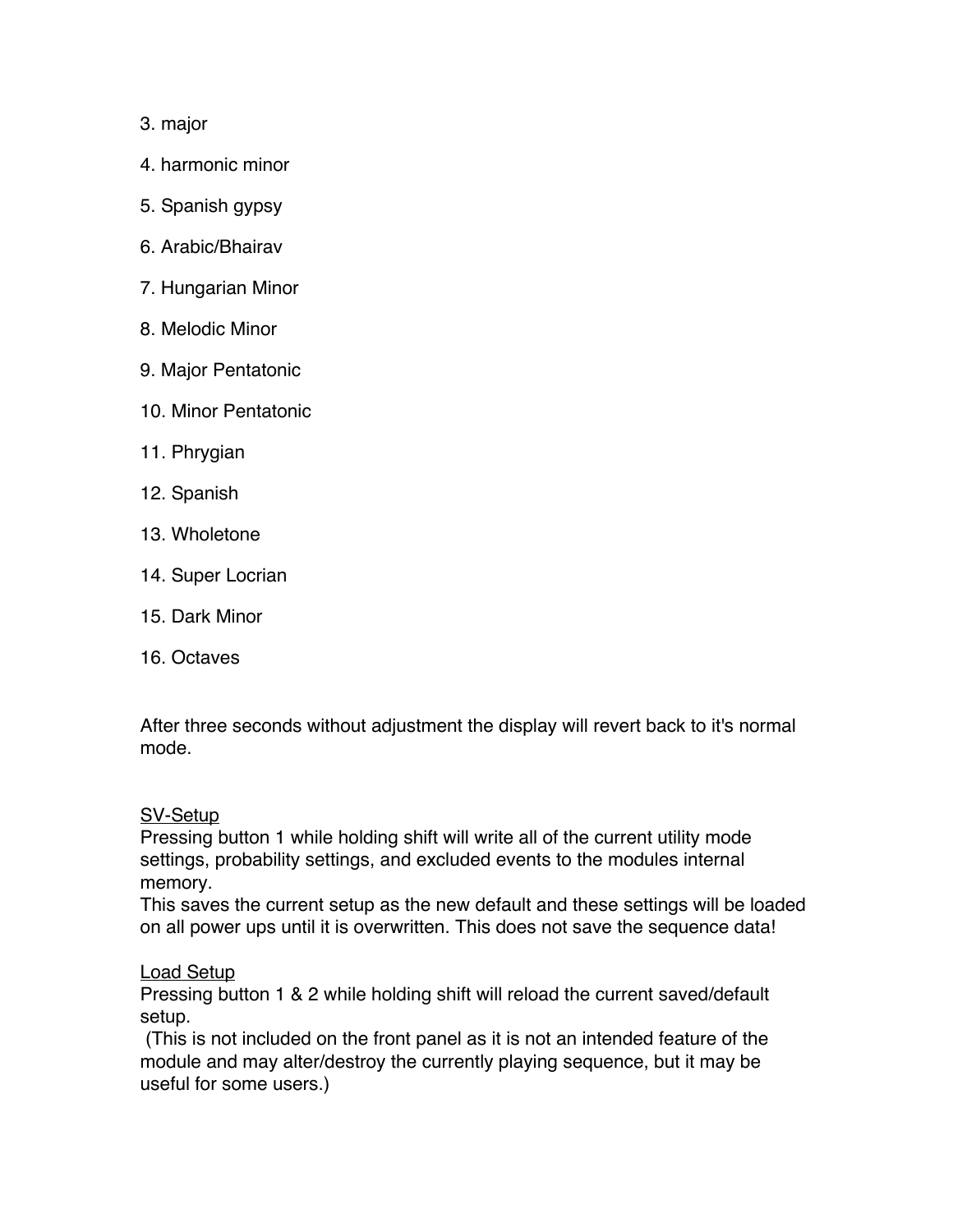#### RESET/RND

Pressing button 2 while holding shift will enter the Reset/Random submode. This submode allows you to determine how the module responds to a trigger into the RESET/RND input. Use buttons 1 and 2 to adjust the setting.

1. Indicates that the module will reset to the first step when receiving a trigger at this input.

2. Indicates that the module is set to randomize all events (according to their probability and exclude settings) when it receives a trigger at this input

3. Indicates that the module is set to both reset to step one AND randomize all events whenever it receives a trigger at this input.

#### OCT+ OCT-

Pressing button 3 while holding shift will transpose the output of the sequencer down by 1 octave. (Post-quantizer).

Pressing button 4 while holding shift will transpose the output of the sequencer up by 1 octave. (Post-quantizer).

#### XTRANS

Pressing buttons 3 and 4 while holding shift will resets all TRNS and OCT settings back to their default (0).

## **Calibration**

This module has been calibrated before shipment and should not need to be recalibrated.

Only change the calibration settings if you understand what you are doing and why you want to do this!

#### Calibration of 1/v oct output

While in utility mode Push Button 1 & Button 4 to enter the calibration mode. Make sure nothing is plugged into the clock input. (or your calibration settings will be wrong) Select the octave to adjust using buttons 1 or 2, and use buttons 3 or 4 to fine tune the voltage output. Use button 1 & shift to save the calibration settings.